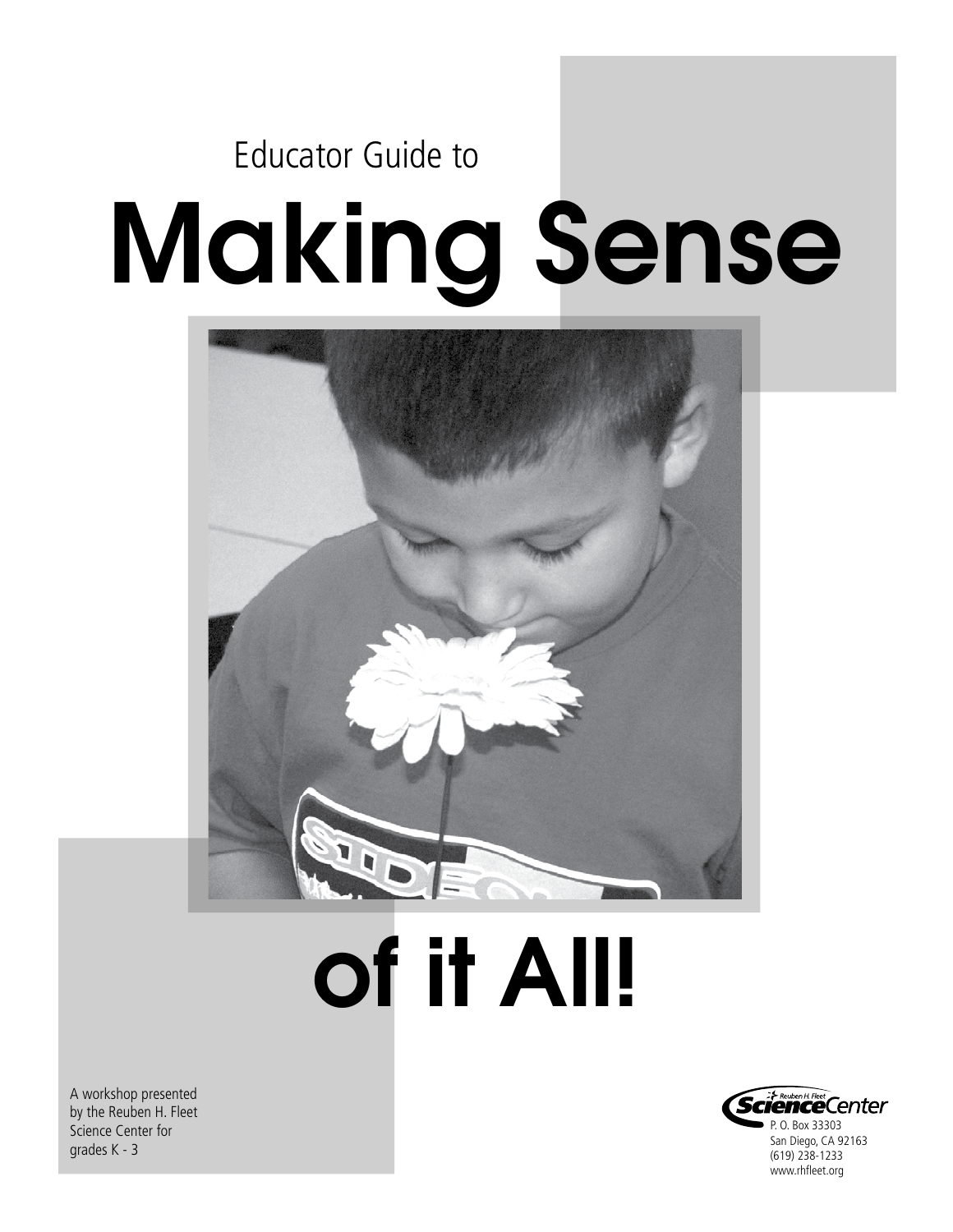### **SENSORY BOX**

### **OBJECTIVE:**

The students will learn about their sense of touch by feeling objects in a box.

#### **MATERIALS:**

- 4 boxes (shoebox size containing lids) with holes in sides for hands.
- 4 corks
- 4 magnifying glasses
- 4 bells
- 4 styrofoam balls
- 4 rubber balls
- 4 feathers

### **TO DO:**

Split the class up into 4 groups. Give each a group a box with the items already inside. Instruct the student to take turns sticking their hands into the box and picking up one item inside the box so no-one can see the item. (All groups should be working simultaneously.) The students should describe as much as possible about the item to the rest of their group. Every student should have a chance to touch at least one item. If time permits, add more items to the box and repeat the steps.

### **WHAT'S GOING ON?**

The epidermis, or top layer of our skin, contains many nerve endings. All the information we receive by our sense of touch comes to our brain through these nerve endings. They send messages to the spinal cord, which sends them to our brain to tell us what we are feeling. Our brain decides what the feeling is and what we should do about it. For example, if your friends puts a piece of ice on your neck, the nerve endings in the skin of your neck send a message back to your brain that says: ice! Your brain decides that you don't want ice on your neck and it sends a message back to your body to move. Although we can feel the objects in the box, we can't see them. It is possible to identify some of the objects without seeing them, but sight gives us a better chance to do it with more accuracy and with more specific details about the object.

Over 70 percent of the body's sense receptors are in the eyes, and it is mainly through seeing the world that we evaluate and understand it. Each sense is important in its own right, but each has limitations. On the other hand, one sense can be used to compensate for another. The most effective way to receive information is to use all our senses in harmony.



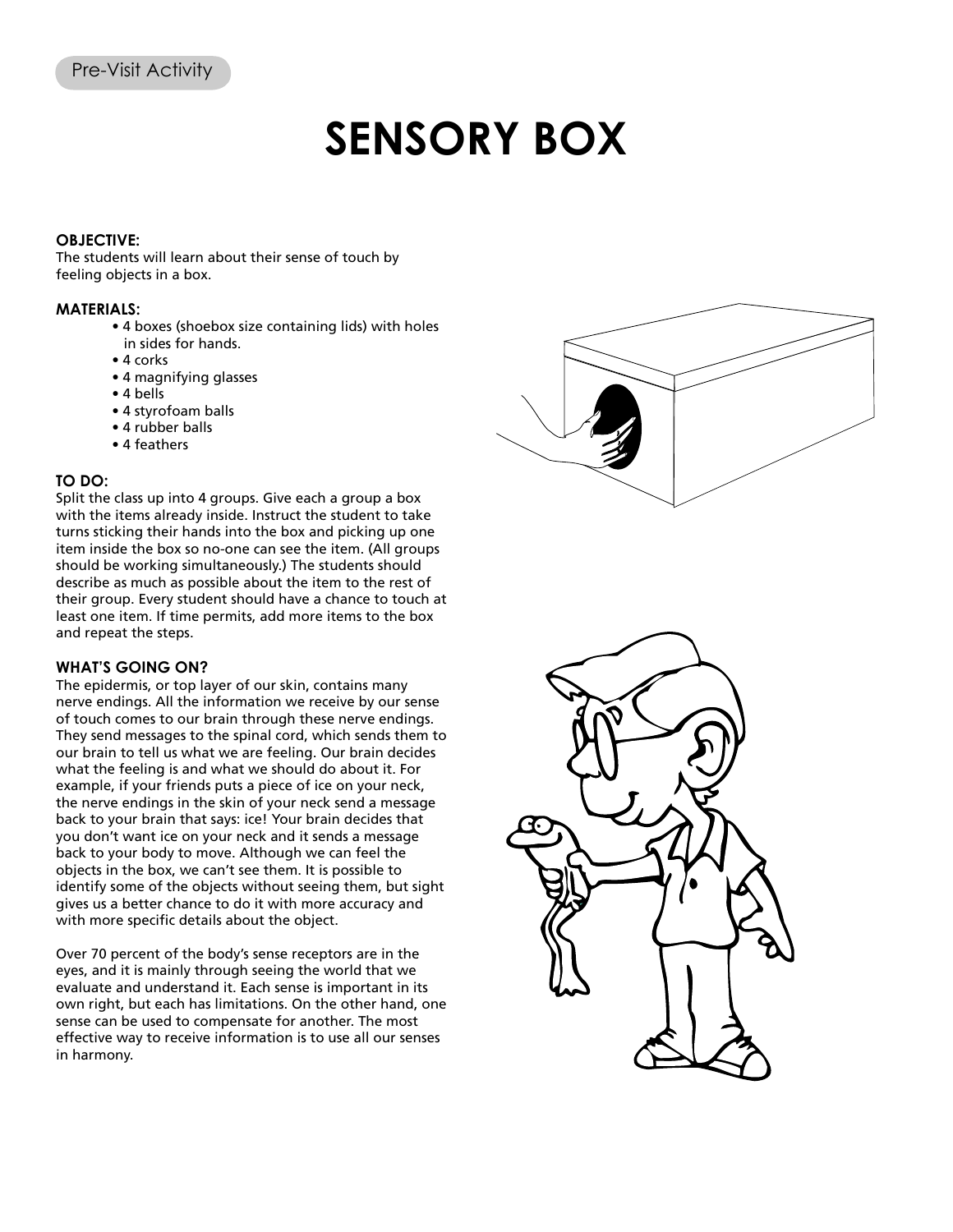### **SENSORY CONCENTRATION**

### **OBJECTIVE:**

Students will make concentration cards and play the game concentration to learn about the five senses.

### **MATERIALS:**

- Pencil
- Small white paper cut-outs (each student needs 10)
- Crayons or colored pencils

### **TO DO:**

Give each student 10 cut-outs. Use five cut-outs to draw a **symbol** representing each of the five senses (an eye for sight, a hand for touch, etc.). Use the other five cut-outs to draw one **example** of each of these senses (a rainbow for sight, a feather for touch, etc.). Make sure that one side of every card is blank.

To play the game, the students have to place all of the cards face down. Then one student turns over two cards to try to find a card with the symbol that matches the card with the example of each sense. If the student finds a matching set, he/she can go again. If the student does not find a matching set, he/she should turn the card back over face down and the other student takes a turn.











### **WHAT'S GOING ON?**

Short-term memory has two important characteristics. First short-term memory can contain at any one time seven, plus or minus two, chunks of information. Second, items remain in short-term memory for about 20 seconds.

Sense organs are faculties by which outside information is received for evaluation and response. This is accomplished by the effect of a particular stimulus on a specialized

organ, which then transmits impulses to the brain via a nerve or nerves.

The activity requires sense of sight to take in information, so the eye is the organ that receives a stimulus. Combining our sense of sight with short-term memory, we are able to do this type of activity effectively.

### **KEY WORDS**

Teachers, the following glossary terms are used in the lessons above as well as the lessons that will be covered during your workshop. It will be beneficial for your students to know these words in order to get the most out of their field trip.

EARDRUM: A thin membrane that receives and sends sound waves in the ear.

NERVE: Cord-like fibers connecting the body organs with the central nervous system that carry impulses to and from the brain.

RECEPTOR: Nerve ending which receive and transmit stimuli.

TASTE BUD: A sense organ mediating the sensation of taste.